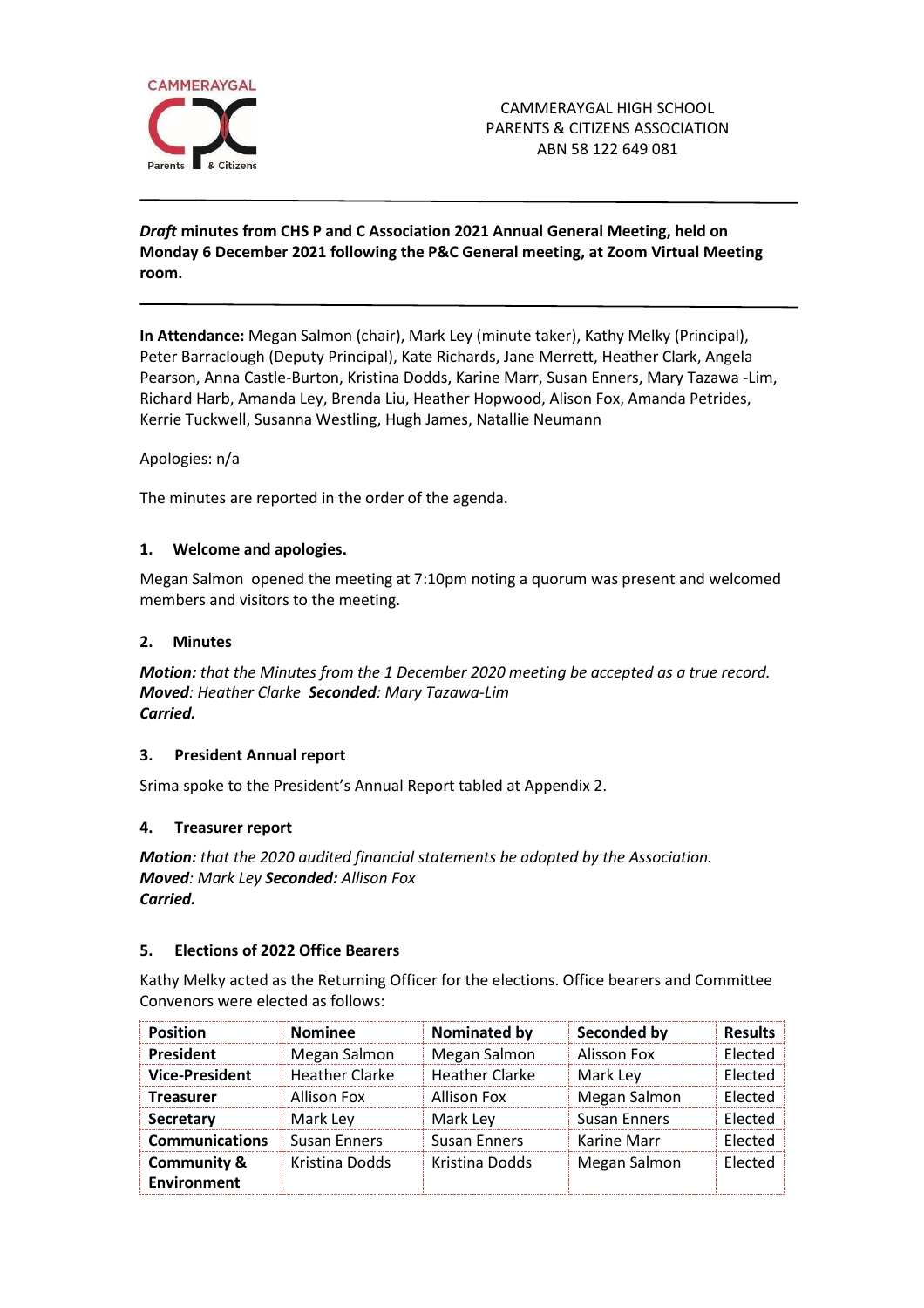

| Social        | Richard Harb                      | Richard Harb | <b>Susan Enners</b> | Flected |
|---------------|-----------------------------------|--------------|---------------------|---------|
| <b>Sports</b> | n/a                               | n/a          | n/a                 | Vacant  |
| Uniform       | Mary Tazawa-Lim   Mary Tazawa-Lim |              | Megan Salmon        | Flected |
| Wellbeing     | Karine Marr                       | Karine Marr  | Megan Salmon        | Flected |

### **6. Membership fee**

*Motion: That the 2021 P&C membership be set at \$1 (one dollar). Moved: Angela Pearson Seconded: Karine Marr Carried.*

## **7. Meeting dates**

The 2022 meeting dates were noted as follows:

| Term School Term Dates                          | P&C Meeting Dates            |     |
|-------------------------------------------------|------------------------------|-----|
| 28 January - 8 April                            | 1 February; 1 March, 5 April | 'RC |
| 26 April – 1 July                               | 3 May; 7 June                |     |
| 16 July - 23 September                          | 2 August; 6 September        | ™R∩ |
| 10 October - 20 December 1 November; 6 December |                              |     |

It was agreed that the first meeting in 2021 on February 1, will be held using ZOOM at 5:30pm and subsequent meeting location and time to be agreed in accordance with DoE requirements at the first meeting.

There being no other business, the meeting closed at 7.50pm.

#### **Appendix 1. 2020 Member Register**

| Lynda Stowers       | Rowan Brown       | Angela Brothers       | Brinda Balakrishnan |
|---------------------|-------------------|-----------------------|---------------------|
| Mary Tazama-Lim     | Rachel Gallagher  | Allison Fox           | Srima McQuillan     |
| Mark van Kerkwyk    | Kara Moeller      | Lori Jenkins          | Karine Marr         |
| Meera Gopakumar     | Helena Johnstone  | Mark Ley              | Jane Merrett        |
| Geraldine Wilcock   | Mary-Anne Webb    | <b>Heather Clarke</b> | Jo Graham           |
| Amanda Petrides     | Jenny Riseborough | Natasha Henry         | Anna Burton         |
| Kerrie Tuckwell     | Megan Salmon      | Angela Pearson        | Mark Flynn          |
| <b>Richard Harb</b> | Deb Lee           | <b>Susan Enners</b>   | Emma Babbington     |
| Hugh James          | Delia James       | Kristina Dodds        | Amanda Sayan        |
| Enisa Hielmaas      |                   |                       |                     |

# **2021 AGM: President's Report**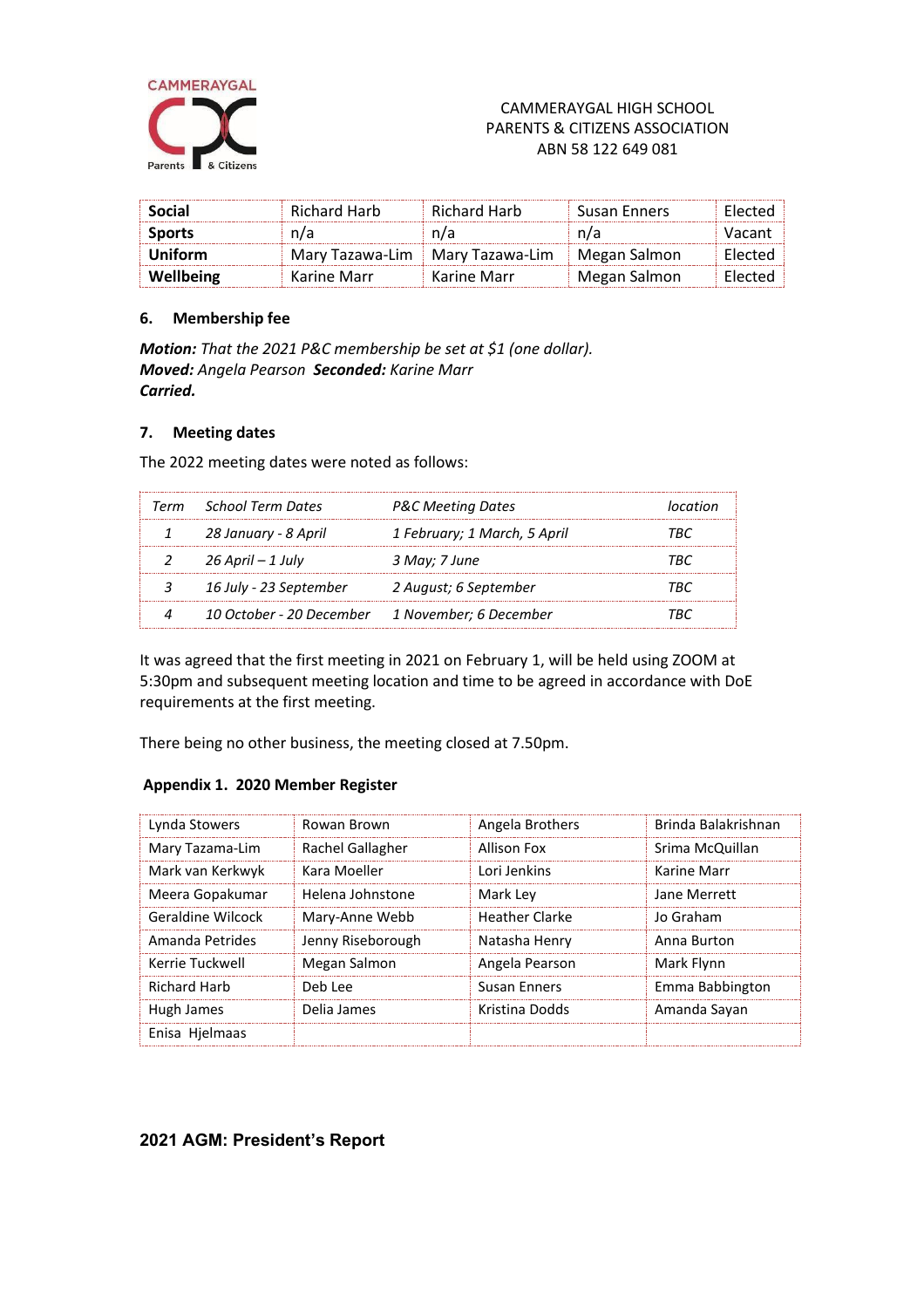

CAMMERAYGAL HIGH SCHOOL PARENTS & CITIZENS ASSOCIATION ABN 58 122 649 081

2021 has really tested the resilience and adaptability of every member of the Cammeraygal High School Community and the P&C has endeavoured to play its part in supporting the school and our families through yet another year of dealing with the challenges presented by Covid.

We continued to hold regular meetings throughout the year on Zoom which were incredibly well attended by teachers and parents alike. These provided a very valuable opportunity to stay connected as a community and to hear important updates from the school. The P&C continued to support wellbeing activities for students and to provide wellbeing resources to parents and carers. We set up, reorganised and paused sports programs. We shared information on school activities and highlighted key dates to help parents and carers keep track of what was going on - and what had stopped going on. We also did what we could to acknowledge the tireless efforts of Cammeraygal staff to adapt to an extended period of online learning when every household became a classroom and new ways to keep students engaged and motivated to learn had to be found and tested.

The P&C continues to have a very strong, respectful and collaborative relationship with the Principal Kathy Melky, her executive team, the teachers and staff. Their level of professionalism, care and unwavering commitment to our children has been extraordinary during 2021 and so greatly appreciated. I know many teachers were teaching our kids while they had their own kids at home needing to be homeschooled or cared for.This lived experience for them must have been beyond being hard work please know our thanks for this extraordinary effort is heartfelt.

While the word "unprecedented" was likely the most overused word of 2020, resilient is the word used constantly in 2021. It also risks becoming cliched yet there doesn't seem to be ánother word which better describes what the extraordinary circumstances of this year have required of us. Faced with a global pandemic we have had no choice but to bend to its force and stretch our resourcefulness and coping skills to their very limits. I'm confident once we have had a chance to have a well earned break to rest and recover we will recognise this has been an extraordinary time for learning. We will never be the same again but stronger, wiser, more capable and hopefully more compassionate.

With that in mind, its important to acknowledge and congratulate our second graduating year 12 group from CHS. Year 12 of 2021 prepared for and then sat their HSC exams under the most difficult set of circumstances imaginable. We can be so proud of the leadership and grit this group of young people have role modelled for younger students. Good luck with your results Year 12, go well in the years ahead and please stay connected with us as Alumni.

The support Year 12 received from their teachers was absolutely incredible and this was recognised by Year 12 themselves at their beautiful graduation ceremony. To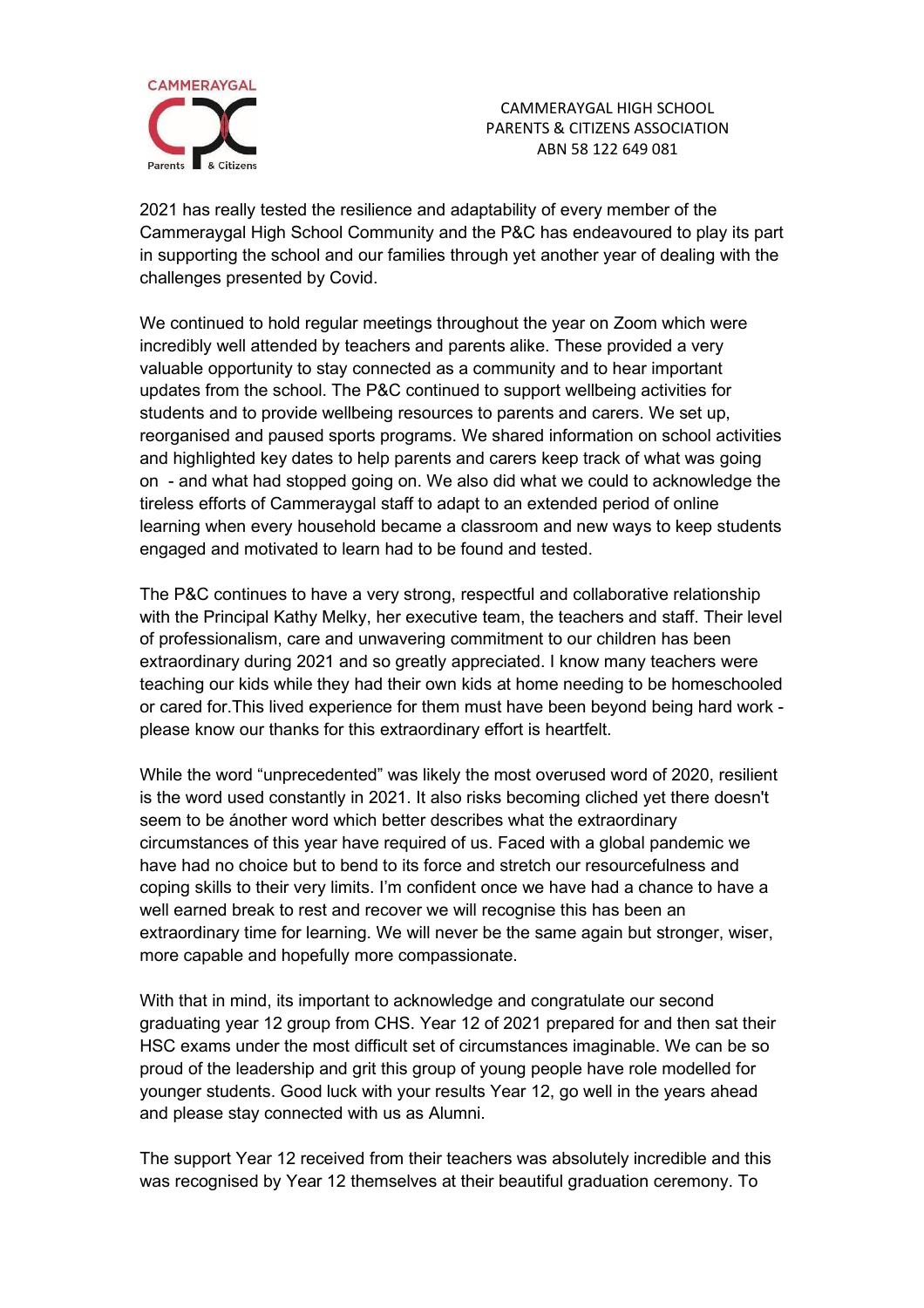

the year 12 parents and carers I would like to send a special thankyou on behalf of the P&C. Through steady support over the past six years, you have made a huge contribution towards setting this school up for the successes it enjoys now and for the future. I'd particularly like to thank Belinda Kent for many years of contributing to the social dimension of school life and to Kerrie Bolland who has done a power of work behind the scenes in particular this year providing Year 12 and their teachers with much needed support.

# **Finances**

In 2021, the P&C raised \$41,000 through voluntary contributions and \$4,700 through second hand uniform sales and fundraising. Income was significantly down on 2020 as we did not source any grant funding, we were unable to run our trivia fundraising event and voluntary contributions were significantly reduced. The P&C greatly appreciates the contributions parents were able to make during this year when we know that the financial impacts of the pandemic were widespread and significant. We value your support and would also like to thank the CHS administration team for helping to collect the voluntary contribution on our behalf.

We were still able to fund substantial contributions to the school drawing on surpluses accumulated from previous years. The following were funded this year:

- Tomorrow Man and Tomorrow Woman (Wellbeing)
- Paul Dillon (Wellbeing)
- Butterfly Foundation (Wellbeing)
- Elevate Study Skills (Wellbeing)
- Transition to HIgh School for Year 7 (Wellbeing)
- School TV (Wellbeing)
- Uber Eats vouchers for staff and year 12 students (Wellbeing)
- Sport Equipment
- Contribution to the purchase of a Grand Piano
- Purchase defibrillators and provision of first aid training

Covid disrupted many plans this year including the coordination of various works for which funding had been approved. We will be applying for an extension of grant monies so that the work to upgrade facilities in the West St hall and to install a shade sail can proceed.

We end the year with a balance of \$132,000 available to invest in priority initiatives in the year ahead.

# **Sports**

Cammeraygal P&C extracurricular sports programs continued to be a key part of the Cammeragyal experience and grew again with teams added in 2021. Over 330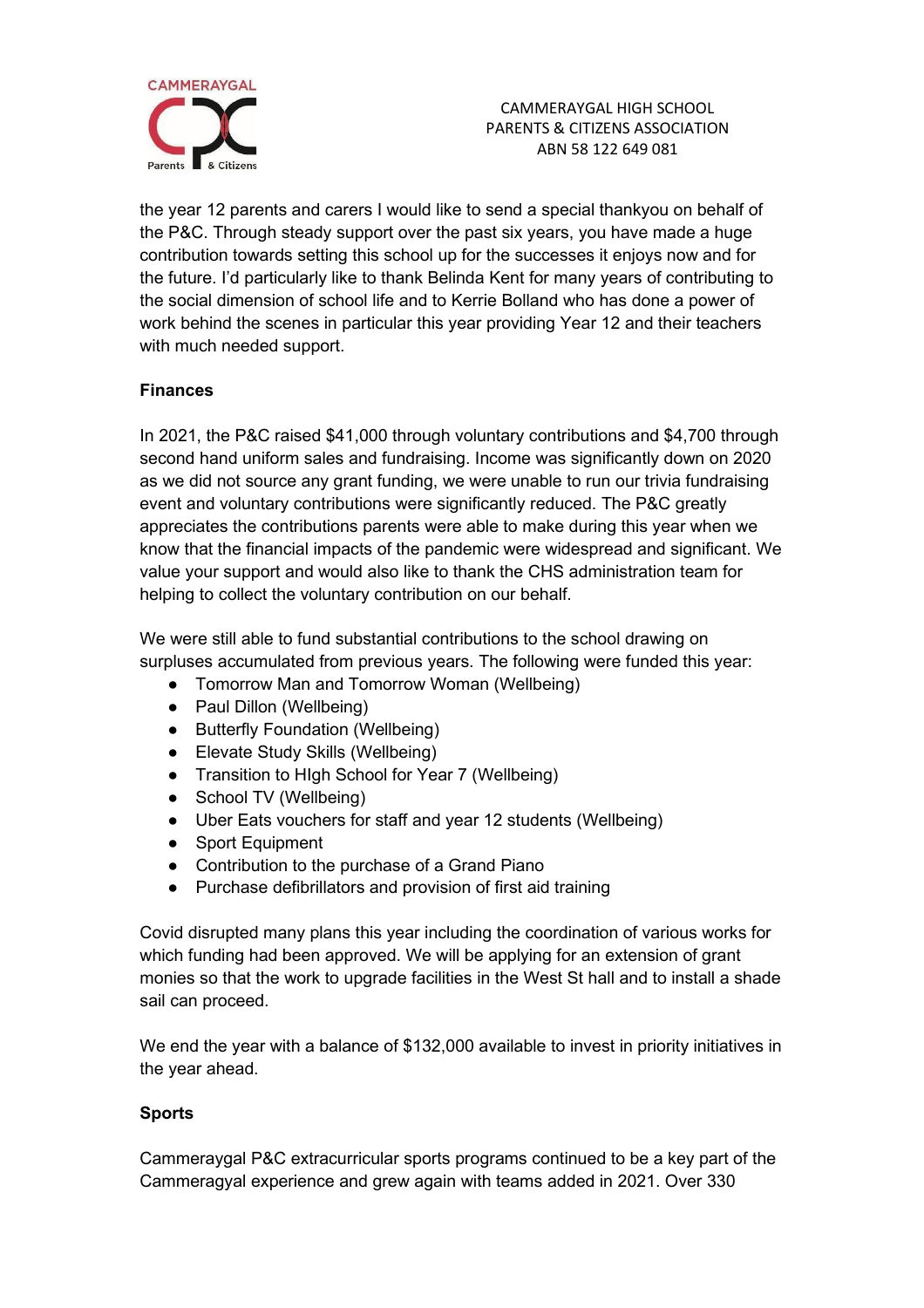

CAMMERAYGAL HIGH SCHOOL PARENTS & CITIZENS ASSOCIATION ABN 58 122 649 081

students registered in sport which is over one third of the student population. In 2021 we had 18 Basketball Teams, 10 Netball Teams, 6 soccer teams and a large tennis team. There is a welcoming approach to sport at Cammeraygal with students encouraged to participate regardless of experience or ability.

While tennis was able to continue throughout the year, Netball, Basketball and Football were hugely impacted by the extended lock down during the winter months with competitions cancelled and the changing nature of restrictions creating an enormous amount of work behind the scenes. Our plan to run first aid training for managers and coaches were also put on hold. We welcomed Hettie Jamieson to the team to provide administrative support to the parent volunteers and we are delighted to have her continue with us next year.

Thank you to Anna Castle-Burton for continuing to pursue a vision to further improve and expand sport and for the enormous amount of work supporting all the committees. Thank you also to Suzie Pereira, Mary Tazawa Lim, Elena Jeregui, Vicki van Dijk, Amanda Petrides, Kathy Savil, Ruth Martin, Anouke Klarenbeek, Rich Frost and all the team managers for your commitment to our sport program and helping to keep our students active, learning how to be team players and having fun!

# **Wellbeing**

The P&C has continued to strongly support wellbeing initiatives in a year where these have been needed more than ever. This focus will continue so that we play our part in creating a respectful, healthy, positive and connected school culture. The Tomorrow Man and Tomorrow Woman programs continue to help our senior students challenge gender stereotypes, learn to support each other and learn to celebrate individuality. Paul Dillon returned on Zoom to help senior students and staff understand the drug and alcohol landscape and how to stay safe. We invested in a constructive body image program with Butterfly Foundation and funded Elevate to help students learn effective study methods. Some one off wellbeing initiatives were also funded this year to help with Year 7 transition to high school, support year 12s following their trial exams conducted during lockdown and to express gratitude to Cammeraygal staff for their incredible efforts through the lockdown period. Thank you to Karine Marr for her passion and energy for this important part of P&C activity.

## **Environment**

Kristina Dodds has been a fierce advocate on behalf of our school community raising awareness regarding concerning safety, health and environmental impacts the construction of the harbour and beaches tunnels will have on our community. Our thanks to Kristina for keeping us informed of the progress being made in this complex area and for the opportunity to provide community feedback.